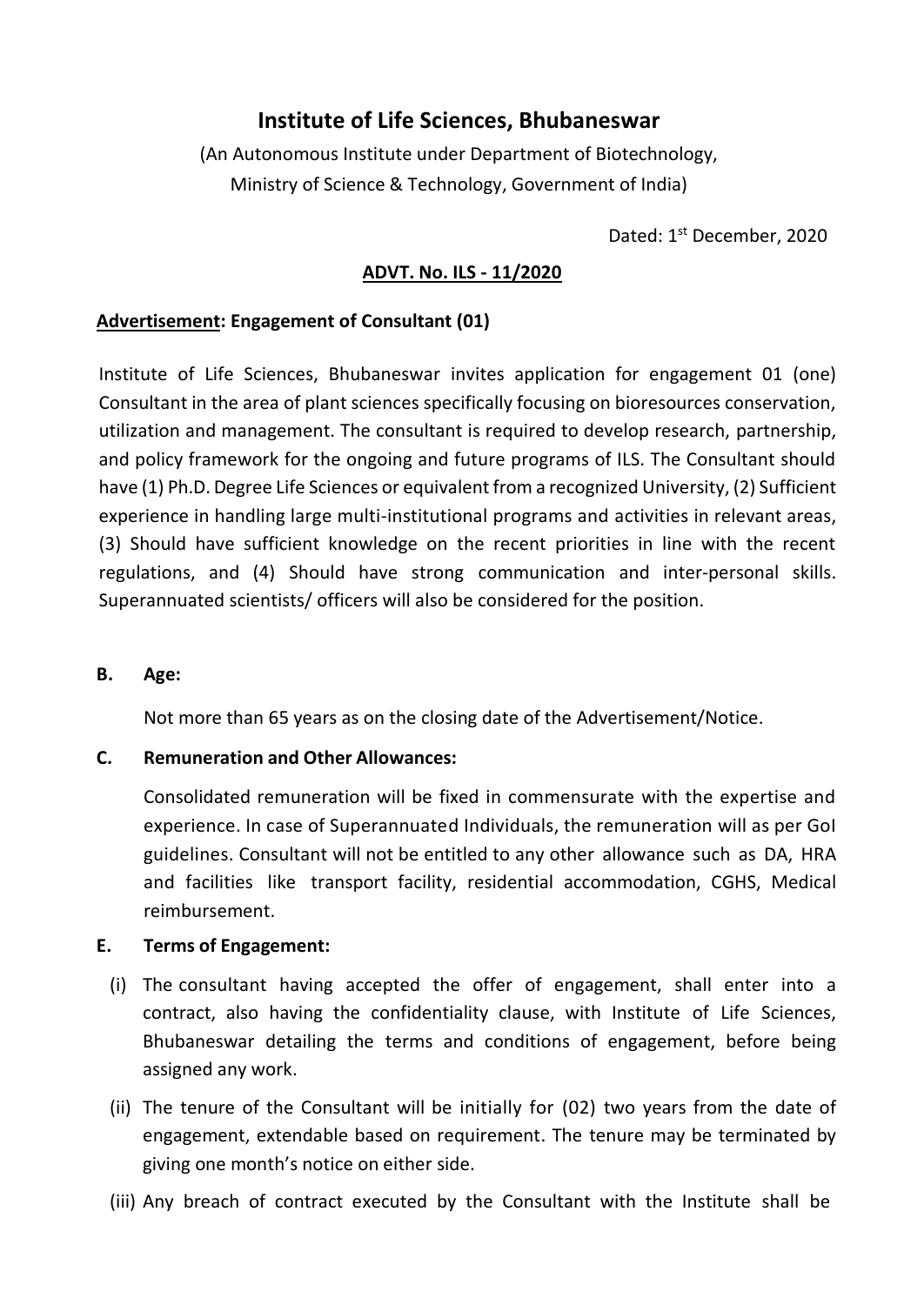considered a sufficient ground for the termination of the engagement made under the Contract and may further debar such Consultant from future engagement by the Institute.

(iv) The Institute reserve the right to reject any application without assigning any reasons.

## **F. Mode of Selection:**

Applications received in response to advertisement will be scrutinized and shortlisted applicants will be called for a personal interaction with the Selection Committee. Based on qualification, experiences & outcome of personal interaction, the candidate will be selected.

## **How to apply:**

Candidates desirous of applying for engagement mentioned above, may submit their application as per the format provided at Annexure I, to The Director, Institute of Life Sciences, NALCO Square, Bhubaneswar 751023 on or before December 15, 2020. Complete set of application along with educational qualification and experience certificates may also be sent by Email to [director@ils.res.in.](mailto:director@ils.res.in) Applications received after the closing date or received incomplete in any respect are liable to be summarily rejected. The Institute shall not be responsible for any delay on the part of postal department for delivery of application even if posted before the last date. No representation against such rejection will be entertained.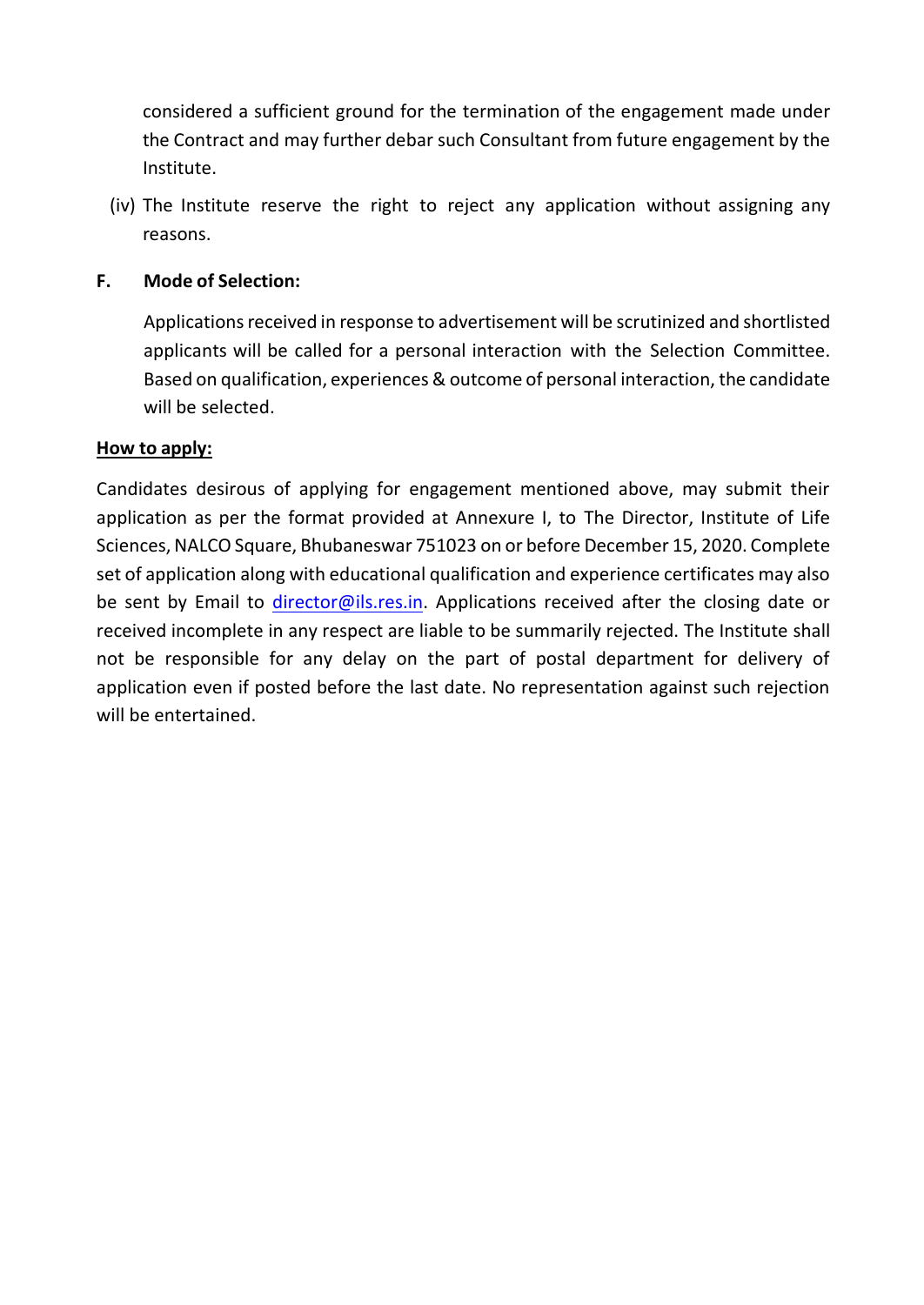## CURRICULUM VITAE PROFORMA

| 1. Advertisement No.           | : ILS $-11/2020$ , dtd. 01.12.2020 |
|--------------------------------|------------------------------------|
| 2. Post applied for            | : Consultant                       |
| 3. Name and Address            | : (in Block Letters)               |
| 4. Date of Birth               | : (in Christian era)               |
| 5. Date of retirement<br>under | : Central/State Government Rules   |
| 6. Educational Qualifications  |                                    |

7. Whether Educational and : other qualifications required for the post are satisfied.

|             | Qualifications/Experience |
|-------------|---------------------------|
| Essential   | Possessed by the officer  |
|             |                           |
|             |                           |
| Desired (if |                           |
| applicable) |                           |

8. Details of Employment/Experience in chronological order. Enclose a separate sheet duly authenticated by your signature, if the space below is insufficient.

| Office/     | Post held | From | To | Scale of           | Nature of duties |
|-------------|-----------|------|----|--------------------|------------------|
| Institution |           |      |    | pay, Grade Pay and | (in detail)      |
|             |           |      |    | basic pay          |                  |
|             |           |      |    |                    |                  |
|             |           |      |    |                    |                  |
|             |           |      |    |                    |                  |